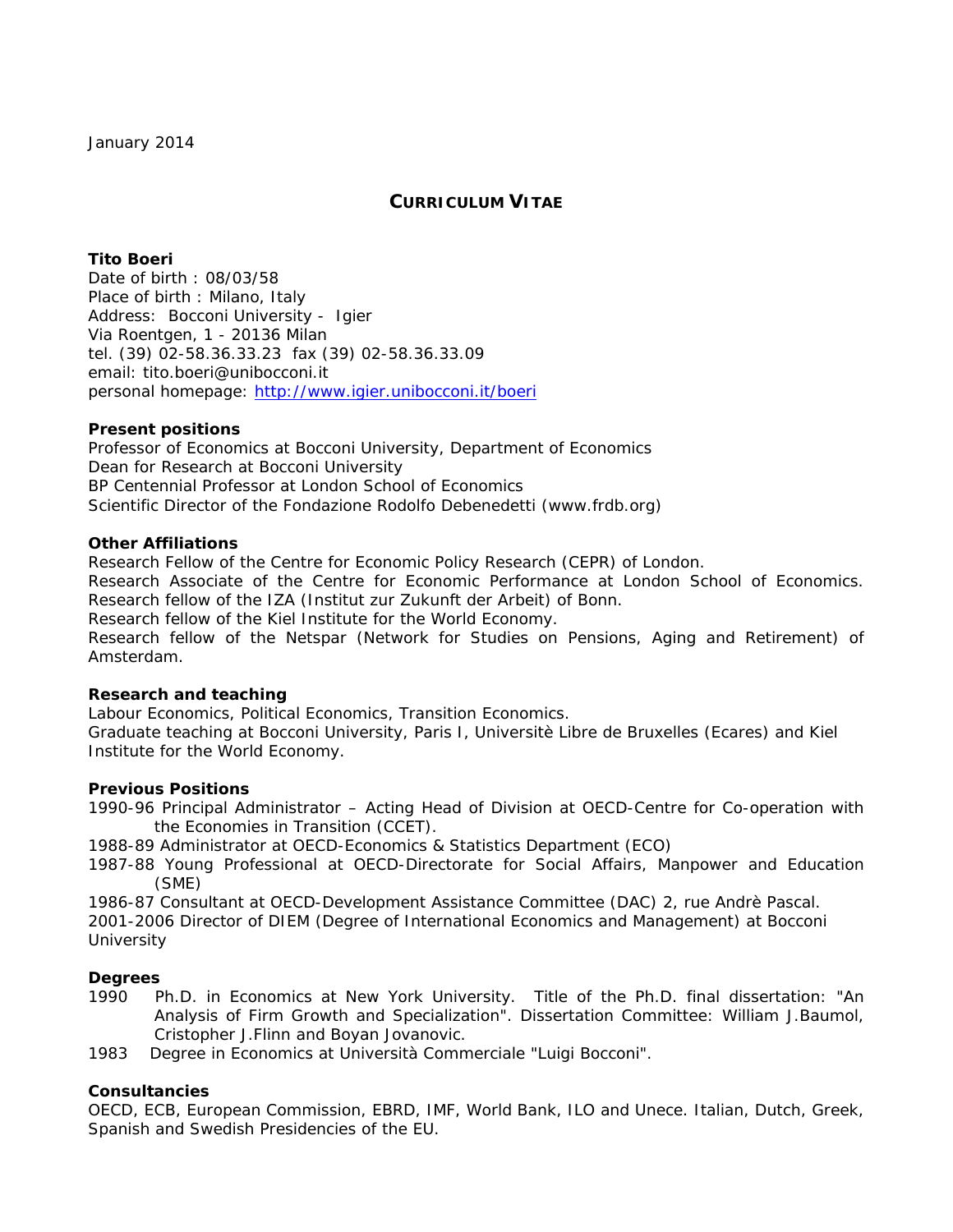Italian Prime Minister office, and Ministries of the Economy and Welfare.

### **Public Lectures**

2013 Keynote Lecture at ECB Compnet Conference, Frankfurt 2012 Keynote Lecture at AMSE, Aix-Marseille School of Economics. 2011 Guest Lecture at the University of Luxembourg 2010 Kurt Rothschild lecture, Johannes Kepler University, Linz. Keynote Lecture Spring Meeting of Young Economists, Luxembourg, 2010. Public lecture, opening ceremony, School of Management, Padova, 2009 First Willem Duisenberg Lecture 2008 (introduced by the ECB President, Trichet), Amsterdam. Opening lecture Italian Conference of Labour Economists, Brescia, 2008. Public Lecture, German Political Economic Association, Nuremberg, 2007. Public Lecture, Finnish Economic Association, Helsinki, 2006 Brussels Economic Forum lecture 2003. Brussels Economic Forum lecture 2002

## *Others*

Fellow of the European Economic Association.

Member of the Academia Europaea.

Founder and co-ordinator of the economic information website www.lavoce.info

Founding editor of www.voxeu.org.

Scientific Director of the Festival of Economics in Trento.

Member of the Advisory Board of SciencesPo, Paris.

Member of the Standing Committee on Dissemination of Research of the European Economic Association.

Member of the Editorial Boards of the *Journal of Comparative Economics, Journal of Population Ageing*, and the *Giornale degli Economisti* and the economic blog www.voxeu.org.

- Member of the Scientific Committee of Netspar (Network for the Studies on Pensions Aging and Retirement) and of the Vienna Institute for International Economic Studies.
- Member of the Commission on the Minimum Guaranteed Income scheme established by the Italian Government in 2013.

Member of the Economic Policy Panel (2002-3).

Member of the Scientific Board of IMT Lucca (2004-2008).

Member of the Working Groups on Flexicurity, Mobility of the European Workforce and the

European Identity established by the European Commission.

Among the promoters of SHARE, Survey on Health Ageing and Retirement in Europe (2001).

Member of the High-level Commission on the Future of the European Model chaired by Dominique

Strauss-Kahn (including, inter alia, Hans Tietmeyer, Lord Simon and José Saramago) and on Skills and Mobility established by the EC (2002-4).

Columnist for "Repubblica" (previously "Sole24ore" and "La Stampa").

Has written articles for the Financial Times, Handelsblatt, Herald Tribune, Le Monde and the Wall Street Journal Europe.

Member of the Scientific Committees of the Italian Association of Employers (Confindustria) (2000-2002 and 2008-10) and Fondazione Vodafone (Charity, 2006-13).

Member of the International Committee of the "Fondazione Giuseppe Pera", one of the founders of the Italian labour law.

Referee reports for Quarterly Journal of Economics, Journal of Labour Economics, Journal of Population Economics, Economic Policy, Journal of the European Economic Association, European Economic Review, Journal of Comparative Economics, Journal of International Economics, International Journal of Industrial Organisation, Oxford Economic Papers, Journal of Public Economics, European Journal of Political Economics, Labour Economics, Review of Economics and Statistics, Journal of Population Economics, Bepress.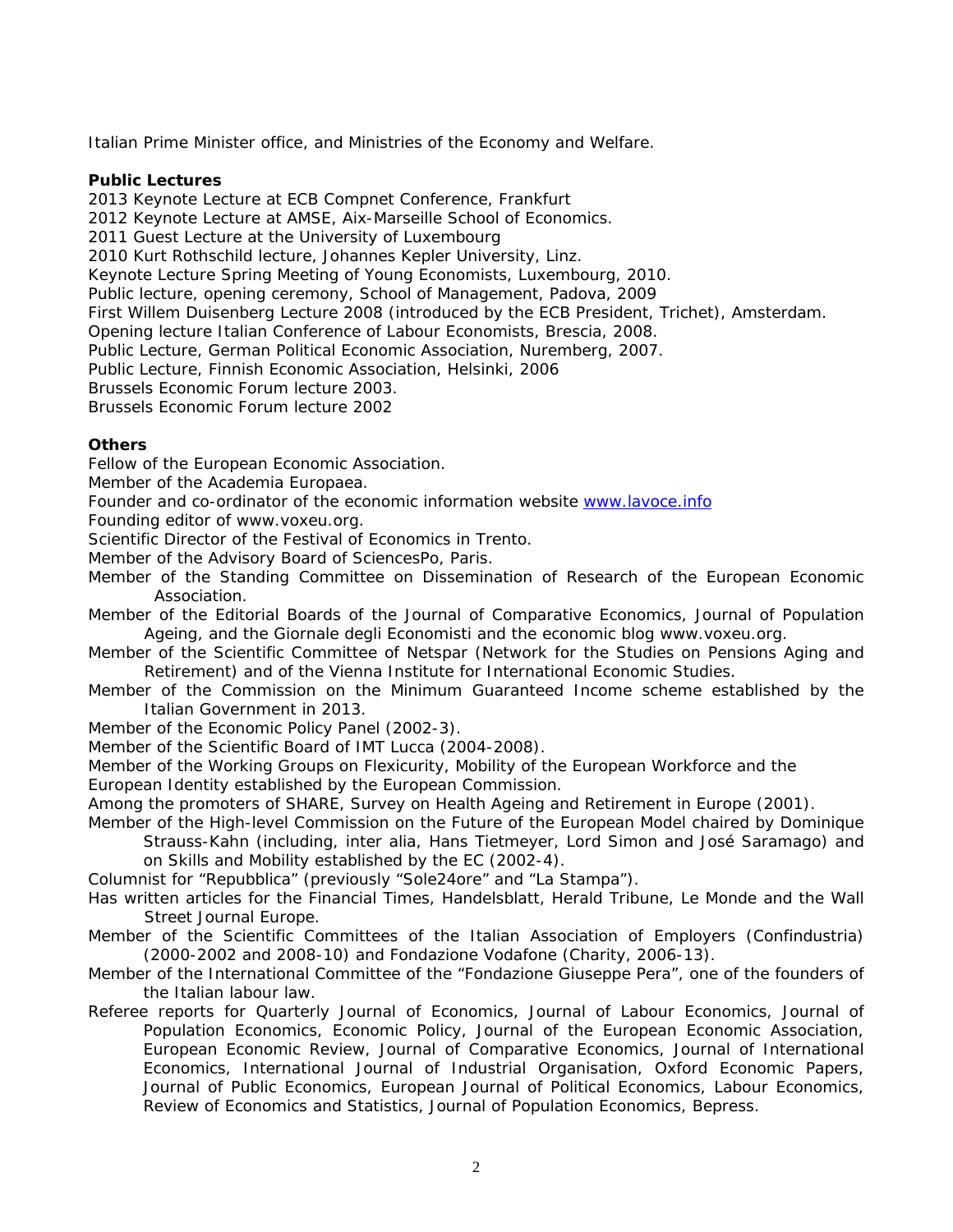#### *Publications*

*Books in English* 

- Boeri, T., Lucifora, C., Murphy, K. (2013) (eds.), *Executive Remuneration and Employee Performance Related Pay, A Transatlantic Perspective*, Oxford University Press.
- Boeri, T., Bruecker, H., Docquier, F. and Rapoport, H. (eds.), *Brain Drain and Brain Gain*, Oxford University Press, 2012.
- Boeri, T., Merlo, A. and Prat, A.(eds.) (2010) *The Ruling Class*, Oxford University Press, Oxford, translated into Italian by Università Bocconi Editore.
- Boeri, T*.* (2010*)* "Institutional Reforms and Dualism in European Labor Markets", in Ashenfelter, O. and Card, D. (eds.), Handbook of Labor Economics, 2010, Elsevier, pag. 1173-1236.
- Boeri, T. and van Ours, J. (2008) *The Economics of Imperfect Labor Markets*, Princeton University Press,  $1^{st}$  edition;  $2^{nd}$  edition in 2013.
- Boeri, T., Burda, M.C. and Kramarz, F. (eds.) (2008) *Working Hours and Job Sharing in the EU and USA*, Oxford University Press.
- Boeri, T., Castanheira, M., Faini, R. and Galasso, V. (eds.) (2006) *Structural reforms without Prejudices*, Oxford University Press.
- Boeri, T., D. Del Boca and C. Pissarides, C. (eds.) (2005) *Women at Work, an Economic Perspective*, Oxford University Press.
- Boeri, T., G. Hanson G. and B. McCormick (eds.) (2002) *Immigration Policy and the Welfare System*, Oxford University Press, Oxford, translated into Italian by Università Bocconi Editore.
- Boeri, T., Brugiavini, A. and L. Calmfors, (eds.) (2001) *The Role of Unions in the Twenty-first Century*, Oxford University Press. Translated into Italian by Università Bocconi Editore, Milan and into Swedish by Medlingsinstitutet National Mediation Office, Stockholm.
- Boeri, T., A. Boersch-Supan, A. Brugiavini, R. Disney, A. Kapteyn and F.Peracchi, (eds.) (2001) *Pensions: More Information, Less Ideology,* Kluwer Academic Publishers.
- Bertola, G., T. Boeri, and G. Nicoletti, G. (eds.) (2001) *Welfare and Employment in a United Europe*, MIT Press, (translated into Italian by Il Mulino).
- Boeri, T*.*, (2000) *Structural Change, Welfare Systems and Labour Reallocation*, Oxford University Press.
- Boeri, T., (1990) *Beyond the Rule of Thumb: Project Appraisal Methodologies and Practices*, Westview Press, Boulder, Colorado.

#### *Journal Articles*

- Boeri, T., Garibaldi, P., Moen, E. (2014) Financial Shocks and Labor: Facts and Theories, *IMF Economic Review*, vol 61, n.4, pp 631-663.
- Boeri, T. (2012), Setting the Minimum Wage, *Labour Economics*, Vol. 19(3), pp. 281-290.
- Boeri, T., Conde-Ruiz, I. and Galasso, V. (2012), "The Political Economy of Flexicurity", *Journal of the European Economic Association,* vol 10 (4), pp. 684-715.
- Boeri, T. and Bruecker, H. (2011), Short-time Work Benefits Revisited: some Lessons from the Great Recession, *Economic Policy*, Vol. 26, Nr. 68, pp. 697-765.
- Boeri, T. and Severgnini, B. (2011), "Match Rigging and the Career Concerns of Referees", *Labour Economics*, Volume 18(3), pp. 349-359.
- Boeri, T., Garibaldi, P. and Ribeiro, M. (2011), The Lighthouse Effect and Beyond, the Review of Income and Wealth, series 57, pp. 54-78.
- Boeri, T. and Tabellini, G. (2010), "Does information increase political support for pension reform?", *Public Choice*, pp. 1-36.
- Boeri, T. and Macis, M. (2010), "Do Unemployment Benefits Promote or Hinder Job Reallocation?", *Journal of Development Economics*, Vol. 93(1), pp. 109-125.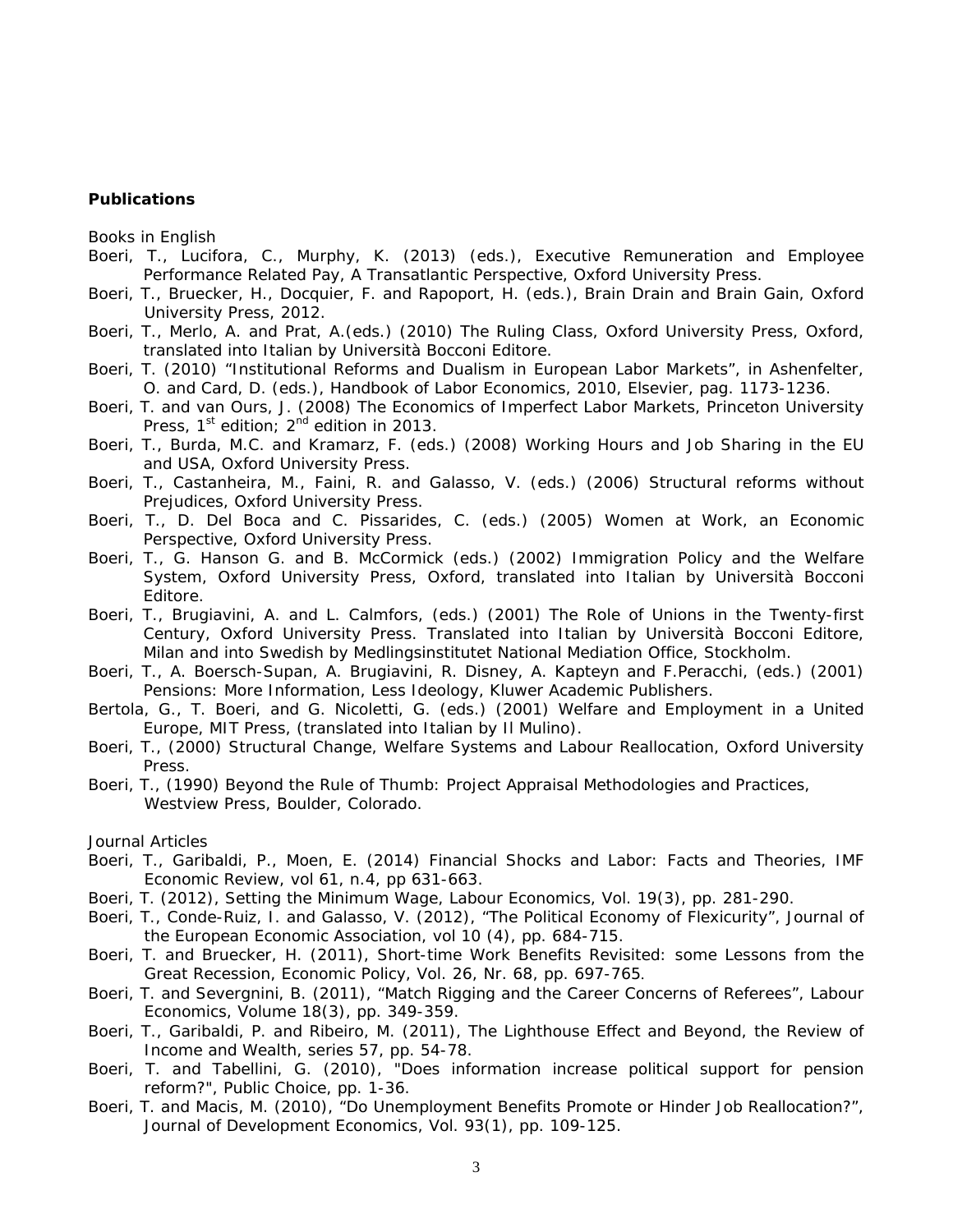- Boeri, T. (2009), "Immigration to the Land of Redistribution", *Economica*, Volume 77(308), pp. 651-687.
- Boeri, T. and Burda, M. (2009) "Preferences for Collective vs. Individualized Wage Setting", *The Economic Journal*. Vol. 119, Issue 540, pp. 1440-1463.
- Boeri, T., (2009) "What Happened to European Unemployment?", 1<sup>st</sup> Duisenberg lecture, *De Economist*, June, 157(2), pp. 215-228.
- Boeri, T. and Garibaldi, P. (2009), "Beyond Eurosclerosis", *Economic Policy*, Vol. 24(59), pp. 411- 461.
- Boeri, T. and Brugiavini, A. (2008) "Pension Reforms and Women Retirement Plans", *Journal of Population Ageing,* Vol. 1, pp. 7-30.
- Boeri, T. and Garibaldi, P. (2007), "Two-tier Reforms of Employment Protection: A Honeymoon Effect?", *The Economic Journal*, Volume 117, Issue 521, pp. 357-385.
- Boeri, T. and Garibaldi, P. (2006), "Are Labour Markets in the New Member States Sufficiently Flexible for EMU?"", *The Journal of Banking and Finance*, Vol. 30(5), pp. 1393-1407.
- Boeri, T. and Garibaldi, P. (2005) "Shadow Sorting", in Pissarides, C. and Frenkel, J. (eds.) *NBER International Seminar on Macroeconomics 2005*, MIT Press.
- Boeri. T., (2005) "An Activating Social Security System", *De Economist,* 153, n.4.
- Boeri, T. and Bruecker, H. (2005) "Why are Europeans so Tough on Migrants?", *Economic Policy*, 44, pp. 629-704.
- Boeri, T. and Jimeno, J. (2005), "The Effects of Employment Protection: Learning from Variable Enforcement", *European Economic Review*, 49(8), pp. 2057-2077.
- Boeri, T. and Brandolini, A. (2004), "The Age of Discontent: Italian Households at the Beginning of the Decade"*, Giornale degli Economisti e Annali di Economia,* n.3/4.
- Boeri, T., A. Boersch-Supan and G. Tabellini, G. (2002) "Pension Reforms and the Opinions of European Citizens", *American Economic Review*.
- Boeri, T. and K. Terrell (2002) "Institutional Determinants of Labour Reallocation in Transition", *Journal of Economic Perspectives*, February 2002.
- Boeri, T., A. Boersch-Supan, and G. Tabellini (2001) "Would you Like to Shrink the Welfare State? The Opinions of European Citizens", *Economic Policy,* Spring.
- Bertola, G., T. Boeri and S. Cazes (2000) "Employment Protection in Industrialized Countries: the case for New Indicators", *International Labour Review*, vol.139, n.1.
- Boeri, T., (1999) "Enforcement of Employment Security Regulations, On-the-job Search and Unemployment Duration", *European Economic Review,* 43, 65-89*.*
- Boeri, T. and C. Flinn, (1999) "Returns to Mobility in the Transition to a Market Economy", *Journal of Comparative Economics*, 27, 4-32.
- Boeri, T. and S. Edwards, (1998) "Long-term Unemployment and Short-term Unemployment Benefits", *Empirical Economics*, 31-54.
- Boeri, T. and L. Bellmann, (1998) "Internal and External Adjustment to New Technologies", *Economics of Innovation*, vol. 5, 325-343.
- Boeri, T. and V. Steiner, (1998) "*Wait Unemployment* in Economies in Transition: The Case of Poland", *Konjunkturpolitik*, 3, 287-311.
- Boeri, T., (1997) "Learning from Transition Economies: Assessing Labor Market Policies across Central and Eastern Europe", *Journal of Comparative Economics,* vol. 25, 366-384.
- Boeri, T., (1997) "Heterogeneous workers, economic transformation and the stagnancy of transitional unemployment", *European Economic Review*, 41, 905-14.
- Boeri, T., (1997) "Labour Market Reforms in Transition Economies", *Oxford Review of Economic Policy*, 13, 126-40.
- Boeri, T., (1996) "Is Job Turnover Countercyclical?", *Journal of Labor Economics,* Chicago, 603- 625.
- Boeri, T. and M. Burda, (1996) "Active Labour Market Policies, Job Matching and the Czech Miracle", *European Economic Review*, 805-817.
- Boeri, T. and S. Scarpetta, (1996) "Regional Mismatch and the Transition to a Market Economy", *Labour Economics,* 3(3), pp. 233-254*.*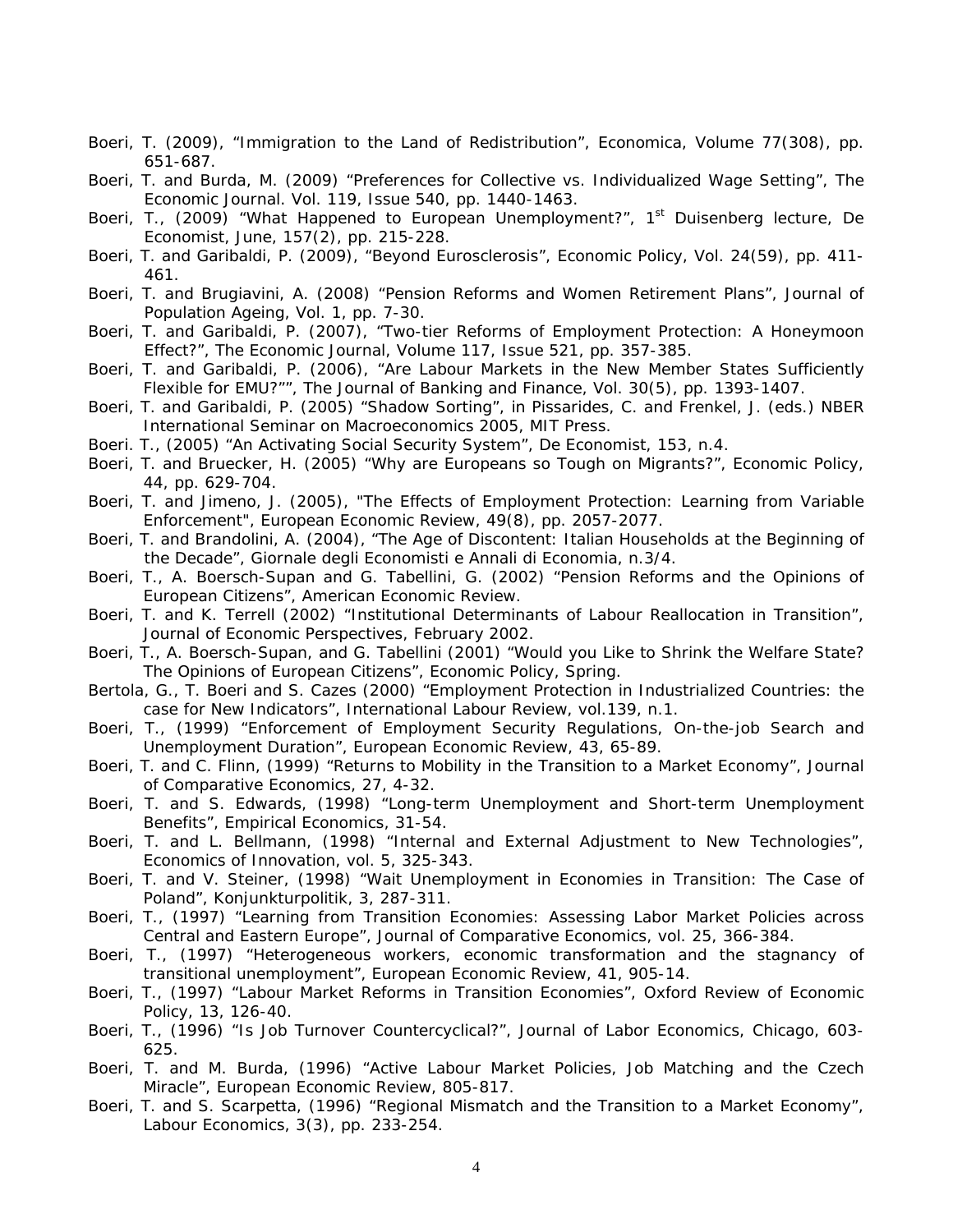- Boeri, T. and L. Bellmann, (1995) "Post-Entry Behaviour and the Cycle: Evidence from Germany", *International Journal of Industrial Organization*, n.13, 483-500.
- Boeri, T., (1994) "Transitional Unemployment", *Economics of Transition*, n.2, 1-25.
- Boeri, T., (1994) "Why Are Establishments so Heterogeneous?", *Small Business Economics,* n.6, 409-420.
- Boeri, T. and U. Cramer, (1992) "Employment Growth, Incumbents and Entrants: Evidence from Germany", *International Journal of Industrial Organization*, n.10 (also published in *Mitteilungen aus der Arbeitsmarkt-und Berufsforschung*)
- Boeri, T. and M. Keese, (1992) "Labour Markets and the Transition in Central and Eastern Europe", *OECD Economic Studies*, n.18, 133-163.
- Boeri, T. and M. Keese, (1992) "From Labour Shortage to Labour Shedding: Labour Markets in Central and Eastern Europe", *Communist Economies and Economic Transformation*, n.3, 373-394.
- Boeri, T., (1989) "Does Firm Size Matter?", *Il Giornale degli Economisti e gli Annali di Economia*, n.11-12, 475-495.
- Boeri, T., (1988) "Small and Large Establishments, Employment Growth and Structural Change", *Labour*, n.2, 155-184.
- Boeri, T., (1988) "Cost-Benefit Analysis: Credibility and Feasibility", *Economia delle Scelte Pubbliche*, n.2, 115-134.
- Boeri, T., (1987) "Modelling Foreign Aid, Capital Inflows and Economic Development", *Rivista Internazionale di Scienze Economiche e Commerciali*, 623-647.
- Boeri, T., (1987) "Monopolistic Competition, Differentiated Products and Peripheral Development", *Il Giornale degli Economisti e Annali di Economia*, Milano, 201-223.

#### *Other publications in English*

- Boeri, T. and Severgnini, B. (2013), "Match Fixing in Italian Professional Soccer: the Economic Determinants of Corruption", in M.R. Haberfeld and D. L. Sheehan (eds.) *Match Fixing in International Sports: Existing Processes, Law Enforcement*, Springer, New York.
- Boeri, T. (2013), "Desperately Seeking a Middleman", *Contemporary Italian Politics,* Vol.5(2), pp.222-228.
- Boeri, T. and Severgnini, B. (forthcoming), "The decline of professional football in Italy", in J. Goddard and P. Sloane (eds.) *Handbook on the Economics of Football*.
- Boeri, T. (2012) A "No Further Bailouts" Principle, Journal for Comparative Government and European Policy, vol.10, 3, pp.299-302.
- Boeri, T. And Bruecker, H. (2012), A Dangerous Campaign: Why we shouldn't risk the Schengen Agreement, in Baldwin, R. and Vines, D. (eds.) *Rethinking Global Economic Governance in Light of the Crisis*, Pegged-EC and CEPR, London.
- Boeri, T. and Galasso, V. (2012), "Is Social Security Secure with NDC?". In R. Holzmann, E. Palmer and D. Robalino (eds.), *Nonfinancial Defined Contribution Pension Schemes in a Changing Pension World, Volume 2: Gender, Politics, and Financial Stability,* Washington D.C.: The World Bank & Swedish Social Insurance Agency, chapter 15, pp. 181-201.
- Boeri, T., and Garibaldi, P. (2011), "Financial Shocks and the Labor Markets: Should Economic Policy Save Jobs?", in Otaviano Canuto and Danny M. Leipziger (eds.), *Ascent after Decline: Regrowing Global Economies after the Great Recession*, Washington, DC: World Bank, pp. 201–17.
- Boeri, T. (2009), Comments to "Two Italian Puzzles: Are Productivity Growth and Competitiveness Really so depressed?" by Lorenzo Codogno, in M. Buti (ed.) *Italy in EMU*, Palgrave MacMillan.
- Boeri, T. (2009), "Seizing the European Day", *Intereconomics*, Vol. 44:1, pp. 13-15.
- Boeri, T. (2008) "European Responses to the Aging Society", in Lee, S-H., Mason, A. and Sul, K-E. (eds.) *Social Policy at a Crossroads: Trends in Advanced Countries and Implications for Korea*, Korea Development Institute, pp. 135-146.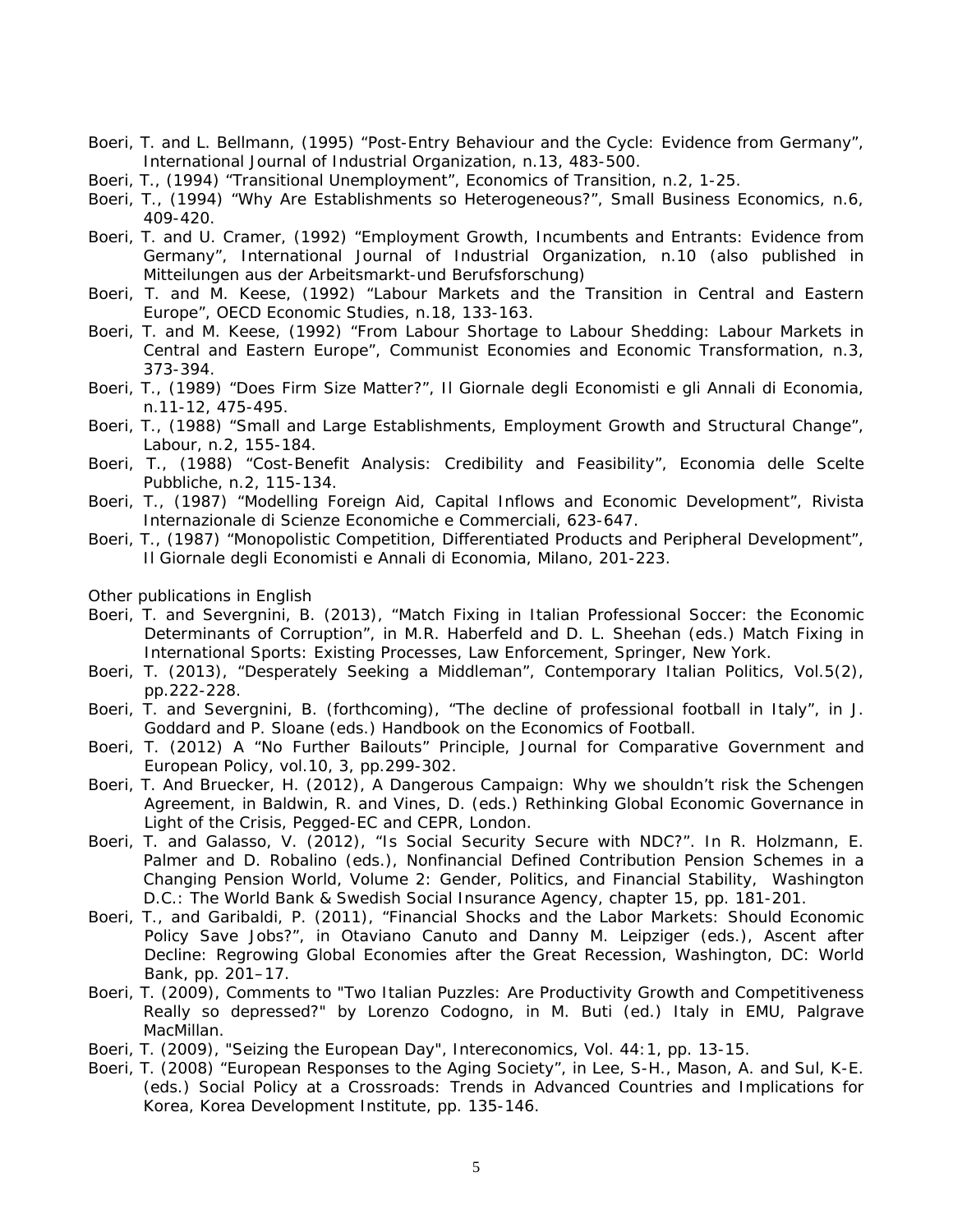- Boeri, T. (2008), "Brain Gain: Capturing Talent", in *Europe in the Global Competition for Talent*, 7<sup>th</sup> Munich Economic Summit, 5-6 June 2008, CESifo, Munich.
- Boeri. T. and Guiso, L. (2008), "The Subprime Crisis: Greenspan's Legacy", in Felton, A. and Reinhart C.M. (eds.) *The First Global Financial Crisis of the 21st Century*, CEPR-VoxEU.org, pp. 37-40.
- Boeri, T. (2007), "Convergence via two-tier reforms and growthless job creation in Europe", in Eichengreen, Landesmann and Stiefel (eds.), (2008) *The European Economy in an American Mirror*, Routledge Studies in the Modern Economy, Routledge, London.
- Boeri, T. (2007),"Transition with Labor Supply", in Berglöf, E. and Roland, G. (eds.) *The Economics of Transition: the Fifth Nobel Symposium in Economics*, Palgrave, SITE, pp. 94- 143.
- Boeri, T. (2006), "Eastern Enlargement, Migration and Euro Adoption", in Buttler, F., Hönekopp E. and Strubhaar, T. (eds.) *Journal for Labour Market Research*, 1(39), pp. 143-148.
- Boeri, T. (2005) "Population Changes, International Competitiveness and Growth", *Genus*, Vol. LXI, Nr. 3-4, pp. 185-192.
- Boeri, T. (2005) "Jobless Growth in South-East Europe, Migration and the Role of the EU", in Liebscher, K. et al. (eds.) *European Economic Integration and South-East Europe: Challenges and Prospects*, Edwar Elgar, pp.305-311.
- Boeri, T. (2005) "Euro Adoption and the Labor Market", in S. Schadler (ed.) *Euro Adoption in Central and Eastern Europe: Opportunities and Challenges*, IMF, Washington.
- Boeri, T. and Baldi, S. (2005) Europe(s) sociales, convergence et compétition, *Revue d'Economie Politique*, 115(6), pp. 705-719 (available also in English).
- Boeri, T. (2005) "Labour Market Policy and Poverty", *Ubostwo I Wykluczenie Spoleczne, Badania Metody Wyniki*, pp.241-251.
- Boeri, T., (2004) "New Citizens", Old Borders, *Finance and Development*, Vol. 41(2), pp. 36-37.
- Boeri, T., A. Boersch-Supan and G. Tabellini (2004) "How Would you Like to Reform Your Pension System? The Opinions of German and Italian Citizens", in Brooks, R. and Razin, A. (eds.) (2005), *Social Security Reform: Financial and Political Issues in International Perspective*, Cambridge University Press, pp. 353-370.
- Boeri, T., (2003), "Stability and Growth Pact Reform: Privileging the Golden Rule", in "Charting New Paths for Europe at Home and Abroad", *Challenge Europe,* Issue n. 10.
- Boeri, T., and Oliveira Martins, J. (2003), "Varieties, Jobs and EU Enlargement", in Manzocchi, S. (ed.) *The Economics of Enlargement*, Palgrave MacMillan, UK (published also in the *Rivista di Politica Economica*, and Economie&Prevision, n.152-3).
- Boeri, T., (2003) "Social Policy Models in Transition: Why Are They so Different from one Another?", in Holzmann, R., Orenstein, M. and Rutkowski, M. (eds.) *Pension Reform in Europe: Process and Progress*, The World Bank, Washington.
- Boeri, T., (2002) "Does Europe Need a Harmonised Social Policy?", in *Competition of Regions and Integration in EMU*, 30<sup>th</sup> Economics Conference, Oesterreichische Nationalbank, Vienna.
- Boeri, T., (2002) "Increasing the Size of the European labour Force: the Relevant Trade-offs", *Economic Survey of Europe*, UNECE, N. 2.
- Bertola, G. and T. Boeri (2002) "EMU Labour Markets Two Years On: Microeconomics Tensions and Institutional Evolution", in Buti, M. and Sapir, A. (eds.) *EMU and Economic Policy in Europe*, Edward Elgar.
- Boeri, T., (2002) "Towards higher employment: the role of labour market institutions", edited by S. Ilmakunnas and E. Koskela, VATT Publications 32, The Government Institute for Economic Research.
- Boeri, T. and H. Bruecker (2000) "Eastern Enlargement and EU-Labour Markets: Perceptions, Challenges and Opportunities", *World Economics,* March 2001.
- Boeri, T., (2001) "Trade Unions in Europe: When Presence and Influence Do Not Coincide", in M. Biagi (ed.) *Towards a European Model of Industrial Relations?,* Kluwer Law International.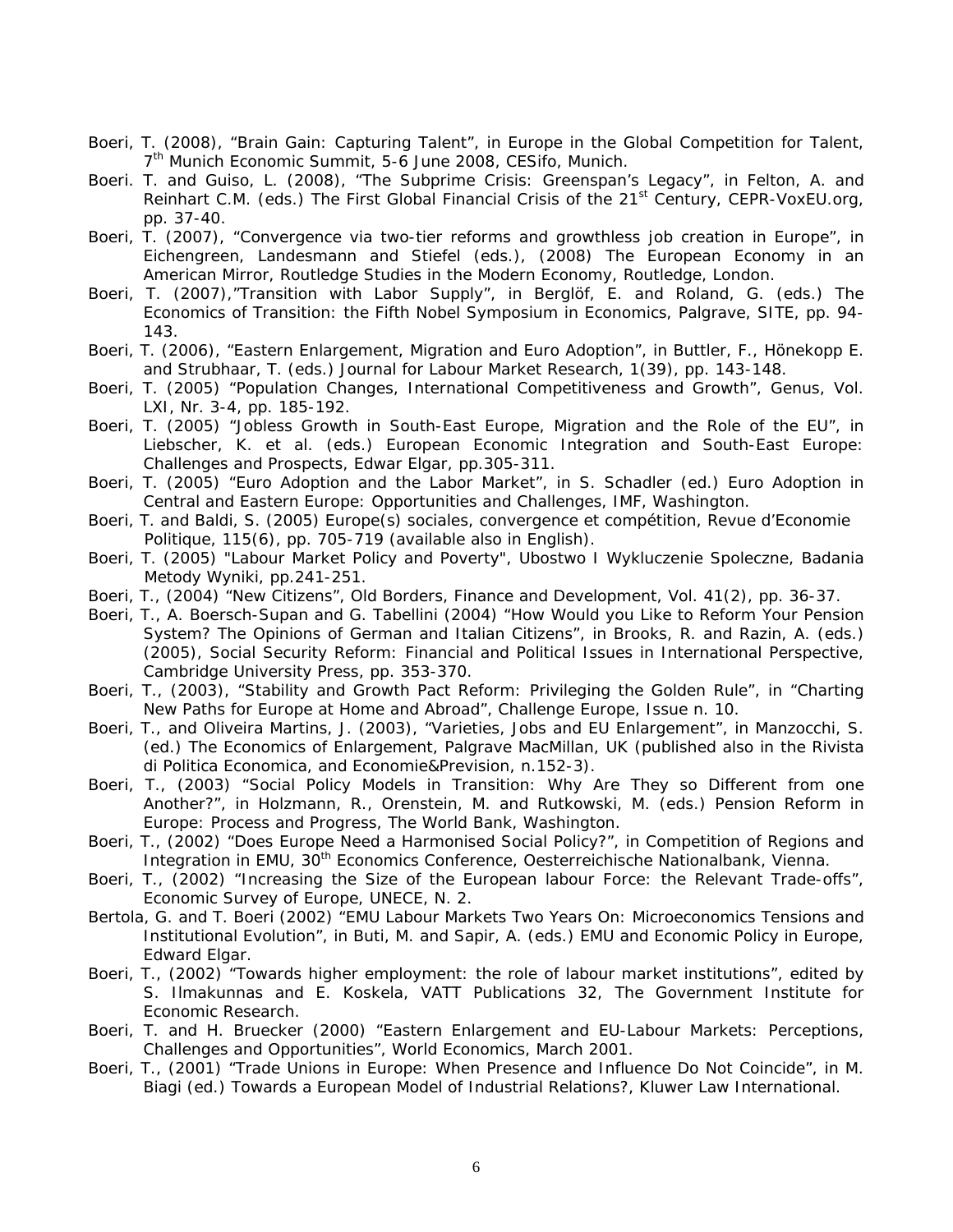- Boeri, T., G. Nicoletti, and S.Scarpetta (2000) "Regulation and Labour Market Performance", in Galli, G. and Pelkmans, J. (eds.) *Regulatory Reform and Competitiveness in Europe*, Edward Elgar, Northampton, MA.
- Boeri, T., (1998) "Labor Market Flows in the Midst of Structural Change", in Commander, S. (ed.) *Enterprise Restructuring and Unemployment in Models of Transition*, EDI, Development Studies, Washington, 143-167.
- Boeri, T. and G. Perasso, (1998) "Privatisation and Corporate Governance: Some Lessons from the Experience of Transitional Economies", in Balling, M. et al. (eds.) *Corporate Governance, Financial Markets and Global Convergence*, Kluwer Academic Press, 73-86.
- Boeri, T. and G. Pulay, (1998) "Labor Market Policy Reform and the Fiscal Constraint", in Bokros, L. and Dethier, J.J. (eds.) *Public Finance Reform during the Transition*, World Bank, 317- 335.
- Boeri, T. and P. Tedeschi, (1998) "Long-run Unemployment in a Dual Economy", in Lucifora, c. and Salverda, W. (1998), *Policies for Low Wage Employment and Social Exclusion*, Franco Angeli, 123-134.
- Boeri, T., (1998) "Labor Market Flows in the Midst of Structural Change", in Commander, S. (ed.) *Enterprise Restructuring and Unemployment in Models of Transition*, EDI, Development Studies, Washington, 143-167.
- Boeri, T., Lehmann, H. e Wörgötter, A., (eds.) (1995) *The Transition Countries' Experience with Labour Market Policies: Lessons from Experience*, OECD, Paris.
- Boeri, T., (1995) "Cyclical Patterns of Gross Job Flows and the Macroeconomic Relevance of Job Turnover", in Schettkat, R. (ed.) *The Flow Analysis of Labor Markets*, Kluwer Academic Press.
- Boeri, T. and Scarpetta, S., (1995) "Dealing with a Stagnant Pool", in Dobrinsky, Rumen and Landesmann, *Transforming Economies and the European Integration*, Edward Elgar, 231- 262.
- Boeri, T. and Scarpetta, S. (1995) "Will they Converge? Regional Evolutions in Central and Eastern Europe", in OECD, *The Regional Dimension of Unemployment in Transition Countries: A Challenge for Labour Market and Social Policies*, OECD, Paris, 75-97.
- Boeri, T., (1995) "Unemployment Dynamics and Labour Market Policies", in Commander, S. and Coricelli, F. (eds.), *Unemployment, Restructuring, and the Labor Market in Eastern Europe and Russia*, World Bank, Washington, 361-383.
- Boeri, T., (ed.), (1994) *Unemployment in Transition Countries: Transient or Persistent?,* OECD, Paris.
- Boeri, T., (1994) "Labour Market Flows and the Persistence of Unemployment in Central and Eastern Europe", in Boeri, T. (ed.), *Unemployment in Transition Countries: Transient or Persistent?,* OECD, Paris, 1994.
- Boeri, T. and Garonna, P., (eds.) (1993) *Employment and Unemployment in Central and Eastern Europe: Conceptual and Measurement Issues*, OECD-Eurostat, Paris.
- Boeri, T., (1993) "The Transition of Labour Market Statistics and the Trade-off between Administrative Sources and Survey Instruments", in Boeri, T. and Garonna, P., (eds.) *Employment and Unemployment in Central and Eastern Europe: Conceptual and Measurement Issues*, OECD-Eurostat.
- Boeri, T. and Sziracki, G. (1993) "Labour Market Developments and Policies in Central and Eastern Europe: A Comparative Analysis", in OECD-ILO, *Labour Market and Social Policy Implications of Restructuring in Central and Eastern Europe*, Paris.
- Boeri, T. et al. (1990) "The Role of Structural Indicators in Structural Surveillance", OECD Department of Economics and Statistics Working Papers, n.72, January.

### *Policy reports*

Report for the European Parliament on "Combining Entry of Young People in the Labor Market with the Retention of Older Workers", see IZA Policy Report n.53,2013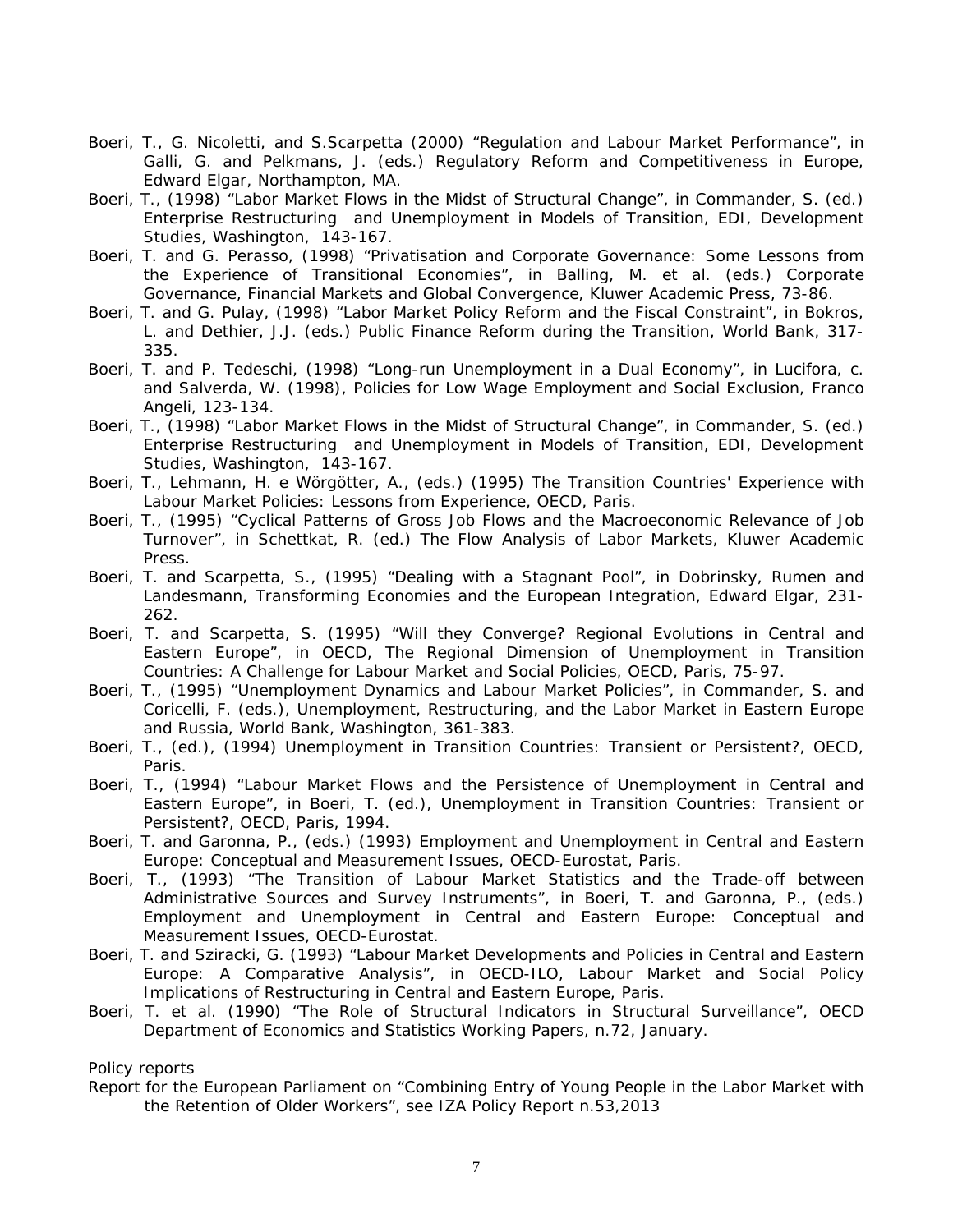- Contribution to Chapter Three of the 2010 IMF World Economic Outlook on *Unemployment Dynamics During Recessions and Recoveries: Okun's Law and Beyond.*
- Boeri, T., Helppie, B. and Macis, M.,(2008) "Labor regulations in developing countries: a review of the evidence and directions for future research,"Social Protection Discussion Papers", n. 46306, The World Bank.
- Boeri, T., Bovenberg, L. Coeuré, B. and Roberts, A. (2006) "Dealing with the New Giants: Rethinking the Role of Pension Funds", CEPR, London.
- Boeri, T. (2004) "An Activating Social Security System", paper prepared for the Conference of the Dutch Presidency of the EU on "More People at Work".
- Boeri, T. and Garibaldi, P. (2004) "How Far is Varsavia to Brussels?", World Bank.
- Boeri, T. et al. (2002) *Who is Afraid of the Big Enlargement?*, CEPR-fRDB Policy Paper, n.7.
- Boeri, T**.** *Adaptability of Labour Markets: a Tentative Definition and a Synthetic Indicator* (joint with Pietro Garibaldi, Mario Macis and Mauro Maggioni, 2002).
- Boeri, T., Bruecker, H. et al. (2001) *The Impact of Eastern Enlargement on Employment and Wages in the EU Member States*, Employment and Social Affairs, European Commission.
- Boeri, T., R. Layard and S. Nickell (2000) *Welfare-to-Work and the Fight Against Long-term Unemployment*, Department for Education and Employment, Research Report, n. 206.
- Boeri, T., Brugiavini, A. and Disney, R. (eds.) (1999) *European Pensions: an Appeal for Reform*, ERT, Bruxelles.
- Boeri, T., Burda, M. and Kollo, J. (1998) "Mediating the Transition: Labour Markets in Central and Eastern Europe", in Ambrus-Lakatos, L. and Schaffer, M. (eds.) *Mediating the Transition: Labour Markets in Central and Eastern Europe – Forum report of the Economic Policy Initiative*, CEPR, n. 4.

#### *Italian books*

Boeri, T. (2012) *Parlerò solo di calcio,* Il Mulino.

- Boeri T. and Garibaldi, P. (2011) *Dieci riforme a costo zero*, Chiarelettere, Torino.
- Boeri, T., Merlo, A. and Prat, A. (eds.) (2010), *La Classe Dirigente*, Università Bocconi Editore, Milano.
- Boeri, T. (2009) *La crisi non è uguale per tutti*, Rizzoli, Milano
- Boeri, T. and van Ours, J. (2009) *Economia dei mercati del lavoro imperfetti*, EGEA, Milano.
- Boeri, T. and Garibaldi, P. (2008) *Un nuovo contratto per tutti*, Chiarelettere, Torino.
- Boeri, T. et al. (a cura di) (2007) *Come sta cambiando l'Italia*, Il Mulino, Bologna.
- Boeri, T. and Galasso, V. (2007) *Contro i giovani: perché l'Italia ha tradito le nuove generazioni*, Mondatori, Milano.
- Boeri, T. et al. (a cura di) (2005) *Oltre il Declino,* Il Mulino, Bologna.
- Boeri, T. and Coricelli, F. (2003) *Europa: più grande o più unita?*, Editori Laterza.
- Boeri, T. and Perotti, R. (2002) *Meno pensioni, più welfare,* Il Mulino, Bologna.
- Boeri, T. (2000) *Uno stato asociale*, Editori Laterza.
- Boeri, T. and Brugiavini, A. (a cura di) (2000) *Il muro delle pensioni*, Il Sole 24Ore.
- Boeri, T. and Cohen, R. (1998) *Analisi dei Progetti di Investimento* (Cost-benefit Analysis and Project Financing), EGEA, Milano.

#### *Italian articles*

- Boeri. T. (2012) "Commento al saggio di Giuseppe Berta", *Rivista di Storia Economica*, Il Mulino, Bologna.
- Boeri, T. (2011) "Dieci riforme a costo zero", in Nannicini, T. (ed.) *Non ci resta che crescere*, Università Bocconi Editore, Milano.
- Boeri, T. (2011) "Prefazione" in Passerini, W. and Marino, I., *Senza pensioni*, Chiarelettere, Torino.
- Boeri, T. (2010) "Prefazione" a Sezzi, A. "Vincenzina, Brambilla e il dirigente", Aliberti editore.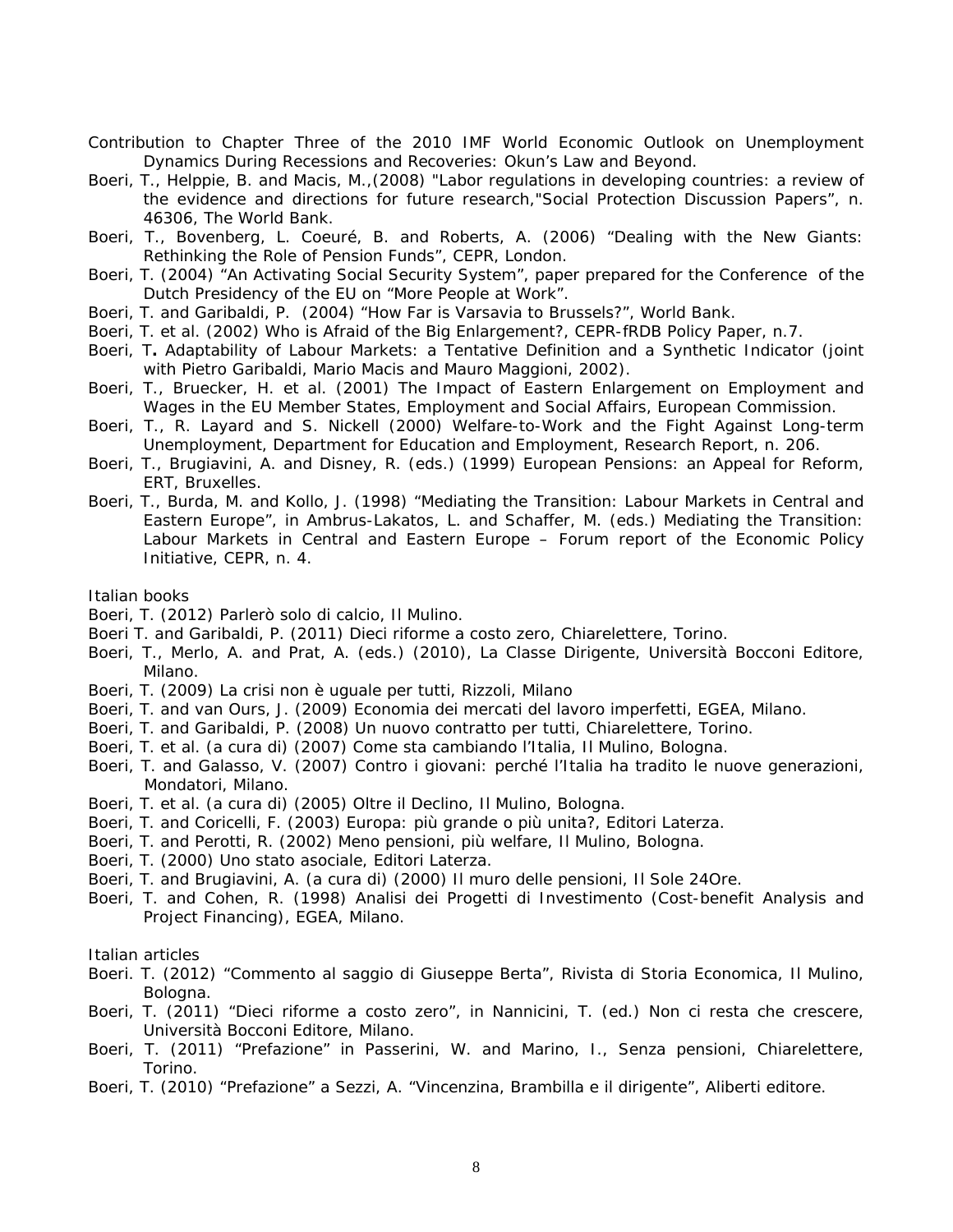- Boeri, T. (2010) "Ammortizzatori sociali e spesa per assistenza: il mancato approdo per le riforme", in Guerra, M.C. and Zanardi, A. (eds.) *La finanza pubblica italiana – Rapporto 2010*, Il Mulino, Bologna.
- Boeri, T. (2009) "Senza paracadute", in M. Mazzoli e F. Arcelli (a cura di) *Atti della Quinta "Lezione Mario Arcelli"*, Rubbettino, pp. 43-50.
- Boeri, T. and Roccella M. (2009) "Dialogo sui precari e il contratto unico", MicroMega, 1/2009, pp. 111-126.
- Boeri, T. (2009) "Quanto sono produttivi i lavoratori anziani?", in *Atti del Workshop su "La sicurezza economica nell'età anziana: strumenti, attori, rischi e possibili garanzie"*, Quaderni della Fondazione (27), Fondazione CRT, pp. 70-76.
- Boeri, T. (2009) "L'ansia di giustizia: l'attualità di *Abolire la miseria*", in Braga, A. and Michelotti, S. (eds.) *Ernesto Rossi: un democratico europeo*, Rubettino, pp.91-99.
- Boeri, T. and Severgnini, B. (2008) "Calciopoli anno zero", in Bof, F., Montanari, F, and Silvestri, G. (eds.) *Il management del calcio – La partita più lunga*, Franco Angeli, Milano, pp. 63-74.
- Boeri, T. (2008) "Pensioni e divisione del rischio fra generazioni", in Bifulco, R. e D'Aloia, A. (a cura di) *Un diritto per il futuro. Teorie e modelli dello sviluppo sostenibile e della responsabilità intergenerazionale*, Jovene, Napoli, pp. 471-474.
- Boeri, T. (2007) "Da Roma a Lisbona, le difficili strade della crescita e dell'occupazione", in Santaniello R. (a cura di) *Good morning Europa!*, Università Bocconi Editore, Milano.
- Boeri, T. (2007) "Politiche selettive per l'immigrazione", in *Atlantide- Migrazioni e società multiculturale*, III:2, pp. 106-107.
- Boeri, T. (2006) "La risorsa in più", in *Quaderni della ricerca Gli approfondimenti del Centro Studi Confindustria*, Nr. 2, Confindustria, Roma, pp. 41-64.
- Boeri. T. and M. Polo (2006) "Regole e interessi dell'informazione economica", in Vella, F. (a cura di) "E' la stampa bellezza! Regole e interessi nell'informazione economica" in *Analisi Giuridica dell'Economia*, 2/2006, pp. 333-338.
- Boeri, T. and Brugiavini, A. (2006) "Previdenza complementare tra scelte individuali e collettive", in Messori, M. (a cura di) *La previdenza complementare in Italia*, Il Mulino.
- Boeri, T. (2006) "Per il Mezzogiorno ma non solo per il Mezzogiorno", *L'Industria (Rivista di economia e politica industriale)*, Il Mulino, 1/2006, pp.103-106.
- Boeri, T. and Bordignon, M. (2005) *Redistribuzione e riforma fiscale*, Libro dell'anno Treccani, pp.225-238.
- Boeri, T. (2005) "Prefazione" a *Freakonomics*: *il calcolo dell'incalcolabile*, di Levitt, S. e Dubner, S., Sperling and Kupfler Editori.
- Boeri, T. (2005) La verità, nient'altro che la verità: recensione dell'Euro, in *Giudizio Universale*, luglio/agosto, 2005.
- Boeri, T. and Pellizzari, M. (2005) "La deontologia di chi produce e chi detiene dati statistici: dalla possibilità alla certezza dell'accesso", *Statistica*, n.4, anno LXIII.
- Boeri, T. and Fasani, F. (2004) "Il lavoro degli immigrati e le politiche di welfare in Italia", in Mauri, L. and Visconti, L.M. (eds.) *Diversity management e società multiculturale – Teorie e prassi*, Franco Angeli, Milano.
- Boeri, T. and Fasani, F. (2004) "Dalla *Maastricht delle pensioni* alle pensioni senza Maastricht", in Colombo, A. and Ronzitti, N. (eds.) *L'Italia e la politica internazionale*, Il Mulino, Bologna.
- Boeri, T., Fasani F. and Tabasso, D. (2004) "Immigrazione e assistenza sociale", in Guerra, M.C. and Zanardi, A. (eds.) *La finanza pubblica italiana – Rapporto 2004*, Il Mulino, Bologna.
- Boeri, T. and Pellizzari, M. (2003) "La deontologia di chi produce e detiene dati statistici: dalla possibilità alla certezza dell'accesso", *Statistica*, LXIII (4), pp. 649-662.
- Boeri, T. and Coricelli, F. (2003) "Allargare anche l'euro conviene", in Amato, G., Huntington, S., Giddens, A. and Savona, P. (eds.) *Il terzo dopoguerra*, Aspenia, Il Sole 24Ore.
- Boeri, T. (2002) "Il mercato del lavoro: Riforme per le nuove generazioni", in Calabrò, A. (ed.) *Mercati – Libertà e regole per la democrazia economica*, Il Sole 24Ore, Milano.